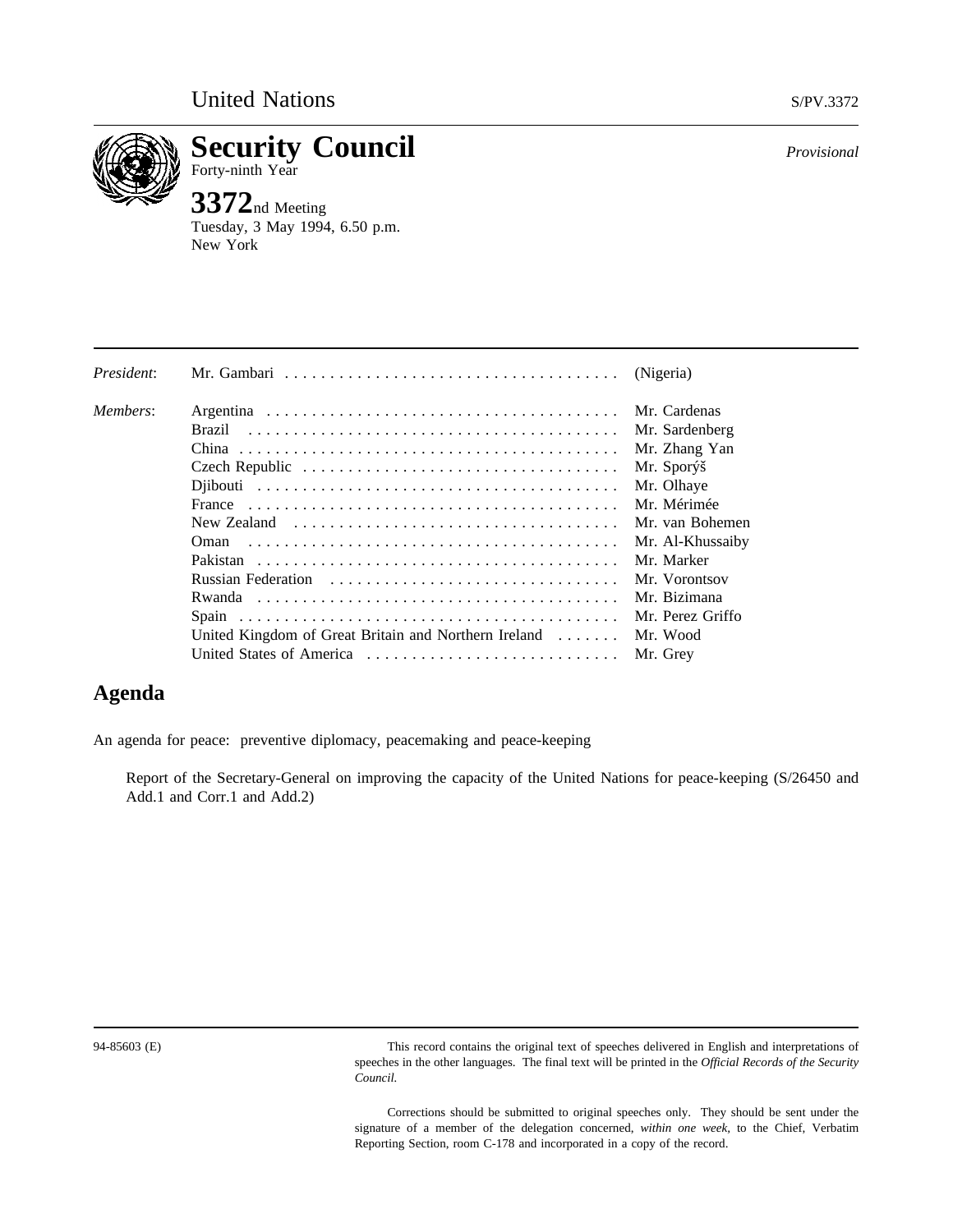*The meeting was called to order at 7.05 p.m*.

#### **Expression of thanks to the retiring President**

**The President:** As this is the first meeting of the Security Council for the month of May, I should like to take this opportunity to pay tribute, on behalf of the Council, to His Excellency Mr. Colin Keating, Permanent Representative of New Zealand to the United Nations, for his service as President of the Security Council for the month of April 1994. I am sure I speak for all members of the Security Council in expressing deep appreciation to Ambassador Keating for the great diplomatic skill, evenhandedness, fair-mindedness and unfailing courtesy with which he conducted the Council's business last month.

#### **Adoption of the agenda**

*The agenda was adopted*.

**An agenda for peace: preventive diplomacy, peacemaking and peace-keeping**

**Report of the Secretary-General on improving the capacity of the United Nations for peace-keeping (S/26450 and Add. 1 and Corr. 1 and Add. 2)**

**The President:** The Security Council will now begin its consideration of the item on its agenda.

The Security Council is meeting in accordance with the understanding reached in its prior consultations.

Members of the Council have before them the report of the Secretary-General on improving the capacity of the United Nations for peace-keeping, document S/26450 and Add.1 and Corr.1 and Add. 2.

Following consultations among the members of the Security Council, I have been authorized to make the following statement on behalf of the Council:

"Aware of its primary responsibility for the maintenance of international peace and security, the Security Council has begun its consideration of the report of the Secretary-General entitled 'Improving the capacity of the United Nations for peace-keeping' of 14 March 1994 (S/26450). The Security Council welcomes the useful account the report provides of the measures the Secretary-General has taken to strengthen the capacity of the United Nations to undertake peace-keeping operations. The Security Council notes that this report follows the report of the Secretary-General entitled 'An Agenda for Peace' (S/24111) and that it responds to the statements made by successive Presidents of the Security Council on 'An Agenda for Peace', including in particular the statement made by the President of the Security Council on 28 May 1993 (S/25859).

"The Security Council notes that the report 'Improving the capacity of the United Nations for peace-keeping' has been transmitted to the General Assembly and also notes that the Special Committee on Peace-keeping Operations has made recommendations on the report.

#### Establishment of Peace-keeping Operations

"The Security Council recalls that the statement made by its President on 28 May 1993 (S/25859) stated, inter alia, that United Nations peace-keeping operations should be conducted in accordance with a number of operational principles, consistent with the provisions of the Charter of the United Nations. In that context, the Security Council is conscious of the need for the political goals, mandate, costs, and, where possible, the estimated time-frame of United Nations peace-keeping operations to be clear and precise, and of the requirement for the mandates of peace-keeping operations to be subject to periodic review. The Council will respond to situations on a case-by-case basis. Without prejudice to its ability to do so and to respond rapidly and flexibly as circumstances require, the Council considers that the following factors, among others, should be taken into account when the establishment of new peace-keeping operations is under consideration:

- "- whether a situation exists the continuation of which is likely to endanger or constitute a threat to international peace and security;
- "- whether regional or subregional organizations and arrangements exist and are ready and able to assist in resolving the situation;
- "- whether a cease-fire exists and whether the parties have committed themselves to a peace process intended to reach a political settlement;
- whether a clear political goal exists and whether it can be reflected in the mandate;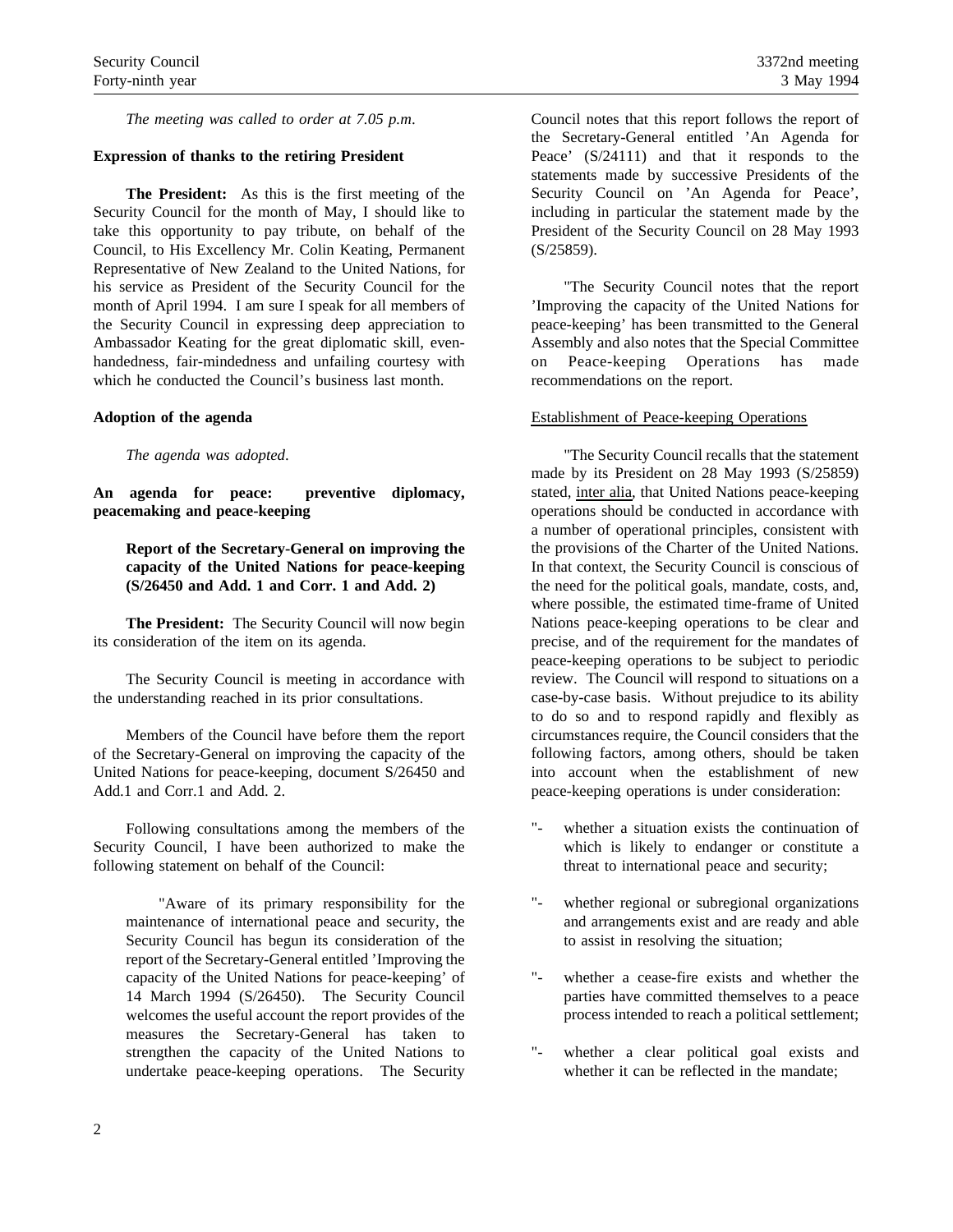- "- whether a precise mandate for a United Nations operation can be formulated;
- "- whether the safety and security of United Nations personnel can be reasonably ensured, including in particular whether reasonable guarantees can be obtained from the principal parties or factions regarding the safety and security of United Nations personnel; in this regard it reaffirms its statement of 31 March 1993 (S/25493) and its resolution 868 (1993) of 29 September 1993.

"The Security Council should also be provided with an estimate of projected costs for the start-up phase (initial 90 days) of the operation and the first six months, as well as for the resulting increase in total projected annualized United Nations peace-keeping expenditures, and should be informed of the likely availability of resources for the new operation.

"The Security Council emphasizes the need for the full cooperation of the parties concerned in implementing the mandates of peace-keeping operations as well as relevant decisions of the Security Council.

# "Onqoinq Review of Operations

"The Security Council notes that the increasing number and complexity of peace-keeping operations, and of situations likely to give rise to proposals for peace-keeping operations, may require measures to improve the quality and speed of the flow of information available to support Council decision-making. The Security Council will keep this question under consideration.

"The Security Council welcomes the enhanced efforts made by the Secretariat to provide information to the Council and underlines the importance of further improving the briefing for Council members on matters of special concern.

# "Communication with Non-Members of the Security Council (including Troop Contributors)

"The Security Council recognizes the implications which its decisions on peace-keeping operations have for the Members of the United Nations and in particular for troop-contributing countries.

"The Security Council welcomes the increased communication between members and non-members of the Council and believes that the practice of monthly consultations between the President of the Security Council and competent groups of Member States on the Council's programme of work (which includes matters relating to peace-keeping operations) should be continued.

"The Security Council is conscious of the need for enhanced consultations and exchange of information with troop- contributing countries regarding peace-keeping operations, including their planning, management and coordination, particularly when significant extensions in an operation's mandate are in prospect. Such consultations can take a variety of forms involving Member States, troop-contributing countries, members of the Security Council and the Secretariat.

"The Security Council believes that when major events occur regarding peace-keeping operations, including decisions to change or extend a mandate, there is a particular need for members of the Council to seek to exchange views with troop contributors, including by way of informal communications between the Council's President or its members and troop contributors.

"The recent practice of the Secretariat of convening meetings of troop contributors, in the presence, as appropriate, of Council members, is welcome and should be developed. The Council also encourages the Secretariat to convene regular meetings for troop contributors and Council members to hear reports from Special Representatives of the Secretary-General or Force Commanders and, as appropriate, to make situation reports on peace-keeping operations available at frequent and regular intervals.

"The Security Council will keep under review arrangements for communication with non-members of the Council.

# "Stand-by Arranqements

"The Security Council attaches great importance to improving the capacity of the United Nations to meet the need for rapid deployment and reinforcement of peace-keeping operations.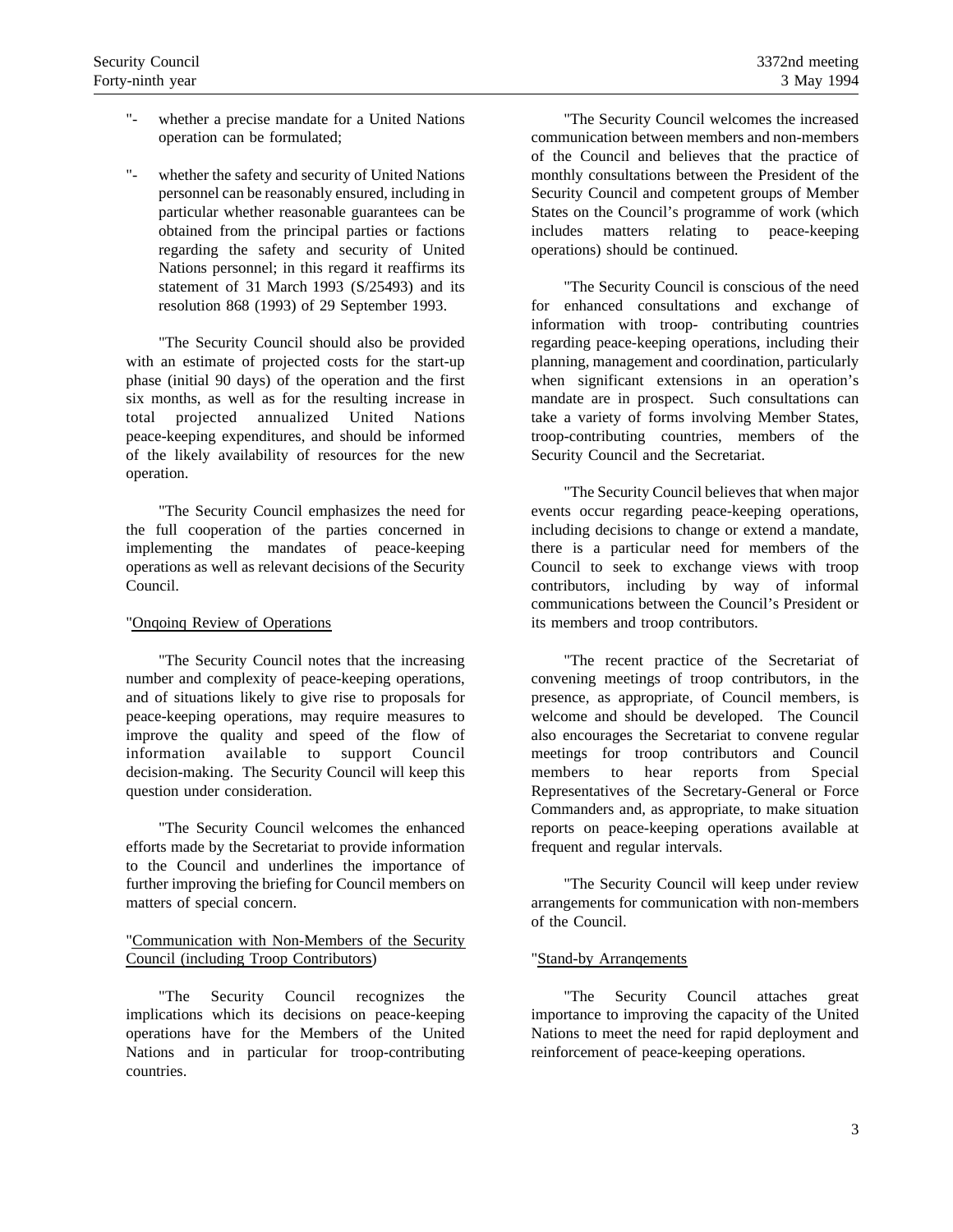"In this context the Security Council welcomes the recommendations in the Secretary-General's report of 14 March 1994 concerning stand-by arrangements and capabilities. The Security Council notes the intention of the Secretary-General to devise stand-by arrangements or capabilities which Member States could maintain at an agreed state of readiness as a possible contribution to a United Nations peace-keeping operation and welcomes the commitments undertaken by a number of Member States.

"The Security Council welcomes the request by the Secretary-General to Member States to respond positively to this initiative and encourages Member States to do so in so far as possible.

"The Security Council encourages the Secretary-General to continue his efforts to include civilian personnel, such as police, in the present stand-by arrangements planning initiative.

"The Security Council also encourages the Secretary-General to ensure that the Stand-by Arrangements Management Unit carry on its work, including the periodic updating of the list of units and resources.

"The Security Council requests the Secretary-General to report by 30 June 1994 and thereafter at least once a year on progress with this initiative.

"The Council will keep this matter under review in order to make recommendations or take decisions required in this regard.

# "Civilian Personnel

"The Security Council welcomes the observations made by the Secretary-General in his report in respect of civilian personnel, including civilian police, and invites Member States to respond positively to requests to contribute such personnel to United Nations peace-keeping operations.

"The Security Council attaches importance to full coordination between the different components, military and civilian, of a peace-keeping operation, particularly a multifaceted one. This coordination should extend throughout the planning and

implementation of the operation, both at United Nations Headquarters and in the field.

#### "Traininq

"The Security Council recognizes that the training of personnel for peace-keeping operations is essentially the responsibility of Member States, but encourages the Secretariat to continue the development of basic guidelines and performance standards and to provide descriptive materials.

"The Security Council notes the recommendations of the Special Committee on Peace-keeping Operations on training of peace-keeping personnel. It invites Member States to cooperate with each other in the provision of facilities for this purpose.

#### "Command and Control

"The Security Council stresses that as a leading principle United Nations peace-keeping operations should be under the operational control of the United Nations.

"The Security Council welcomes the call by the General Assembly (resolution 48/43) that the Secretary-General, in cooperation with the members of the Security Council, troopcontributing States and other interested Member States, take urgent action on the question of command and control, notes the comments of the Secretary-General in his report of 14 March 1994 and looks forward to his further report on the matter.

# "Financial and Administrative Issues

"Bearing in mind the responsibilities of the General Assembly under Article 17 of the Charter, the Security Council notes the Secretary-General's observations and recommendations on budgetary matters relating to peace-keeping operations in his report of 14 March 1994 and notes also that his report has been referred to the General Assembly for its consideration.